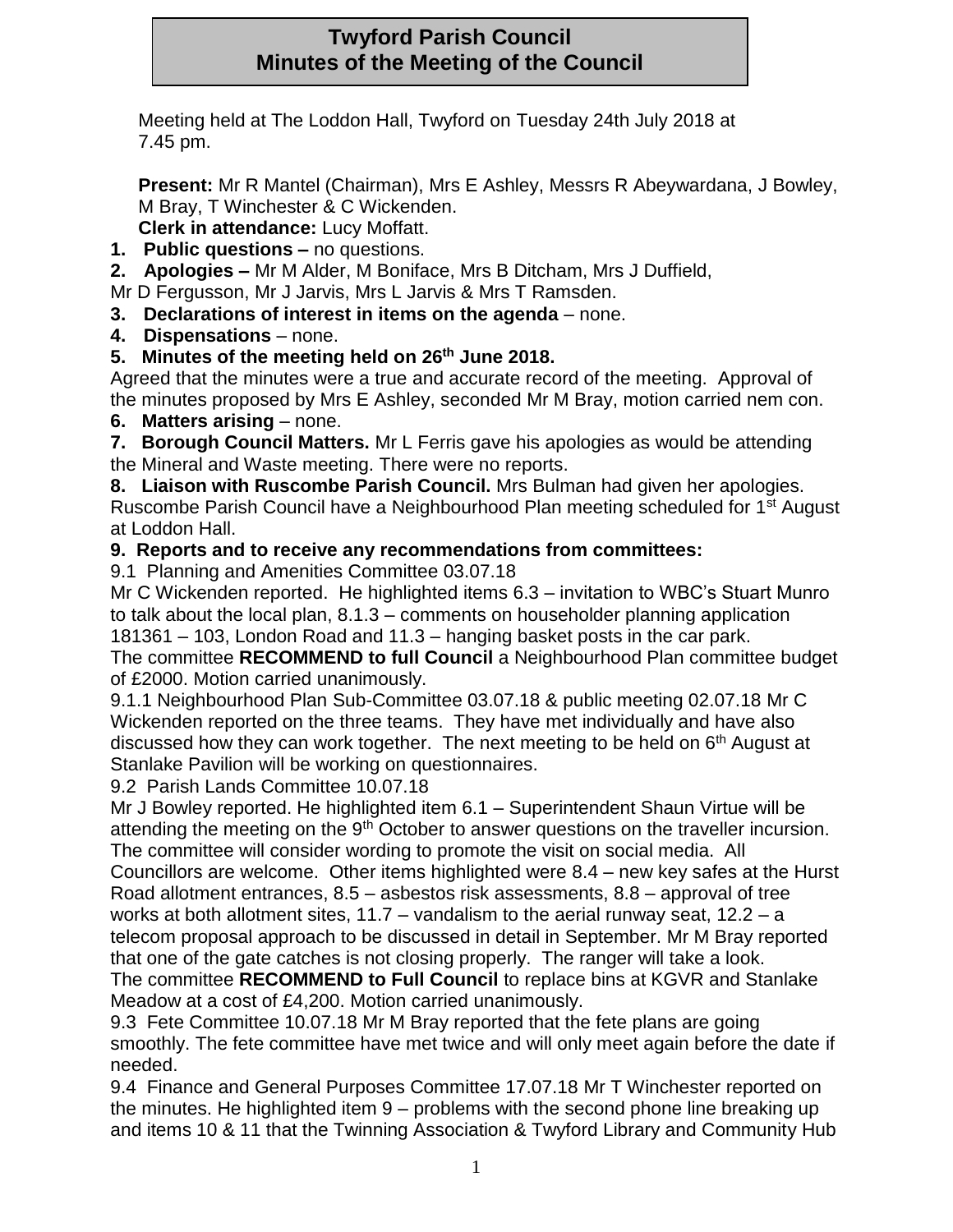will fall within the remit of the Full Council. The Budget and Capital statement to 30.06.18 was circulated and noted.

9.5. Parking Advisory Committee (no meeting)

9.6 Other representatives reports

9.6.1 Twinning report – no meeting.

9.6.2 Community Hub meeting – no meeting. Mr J Bowley reported that he has sent an email to Mr D Turner asking for clarification on who is driving the project and stating that members should be consulted as to the best time to meet. Mr Wickenden asked if the meeting between Manjeet Gill and the police had happened.

9.6.3 Twyford in Bloom meeting – Mr M Bray reported. Two new judges were in attendance. The feedback from those involved were that the day went very well. Mr Gordon Storey will be attending the presentation and others are welcome to join him. 9.6.4 NAG meeting – no meeting.

9.6.5 Borough Parish Liaison Forum 02.07.18 – Mr Mantel and Mr Bowley were unable to attend however minutes of the meeting have been circulated.

9.6.6 Twyford Together Executive 09.07.18 (BD) – carried forward.

9.6.7 Meet your Councillor Session 14.07.18 – Mrs E Ashley and Mr C Wickenden attended. One resident visited who commented about an LED light shining into his bedroom windows. Agreed for the clerk to make contact.

9.6.8 Age Concern AGM 18.07.18 (TR) – carried forward.

**10. Delegated powers to be given to the Finance Committee to agree on the Twyford Citizen of the Year** – agreed for the clerk to email councillors asking for their suggestions for the 2018 Citizen of the Year award. Proposed Mr T Winchester, seconded Mr C Wickenden to **RECOMMEND to Full Council** the powers for the Finance Committee to agree on the Twyford Citizen of the Year. Motion carried unanimously.

**11. Twyford Twinning Association – to consider the revised charter (circulated 18.07.18)** The following amendment was agreed: Addition to condition 14 – Amendments to the constitution – "In order to become effective any amendment to the constitution must be ratified by Twyford Parish Council." Approval of the constitution including the suggested amendment proposed Mr T Winchester, seconded Mr R Abeywardana. Motion carried unanimously.

**12. Clerk's report** The clerk reported on the clerk's forum. WBC's Monitoring Officer Andrew Moulton attended. He is Twyford Parish Council's Data Protection Officer. He reported that he will be circulating details of a data audit service that WBC can provide and also some templates for use by the Parishes. The Wokingham Town clerk reported on the WBC Place and Partnership Board who are looking at prevention and intervention as part of the health and well being review.  $10<sup>th</sup>$  October is World Mental Health Day. Operation bridge was discussed with most parishes having plans in place. It was noted that the Borough Parish Liaison forum was poorly attended. The Finchampstead clerk is taking the idea forward that WBC might take on the remaining street lights that the Parishes still currently control. Twyford have expressed an interest in this. The clerk also reported that WBC's Josie Wragg, Director of Customer and Localities has accepted the position of Chief Executive at Slough Borough Council.

**13.** Items to be discussed at the next meeting – no items.

**14. Correspondence (circulated to councillors by email):**

14.1 WBC NEWS: 2018 Summer Reading Challenge: Mischief Makers with Wokingham Borough Libraries (circulated 02.07.18) Noted.